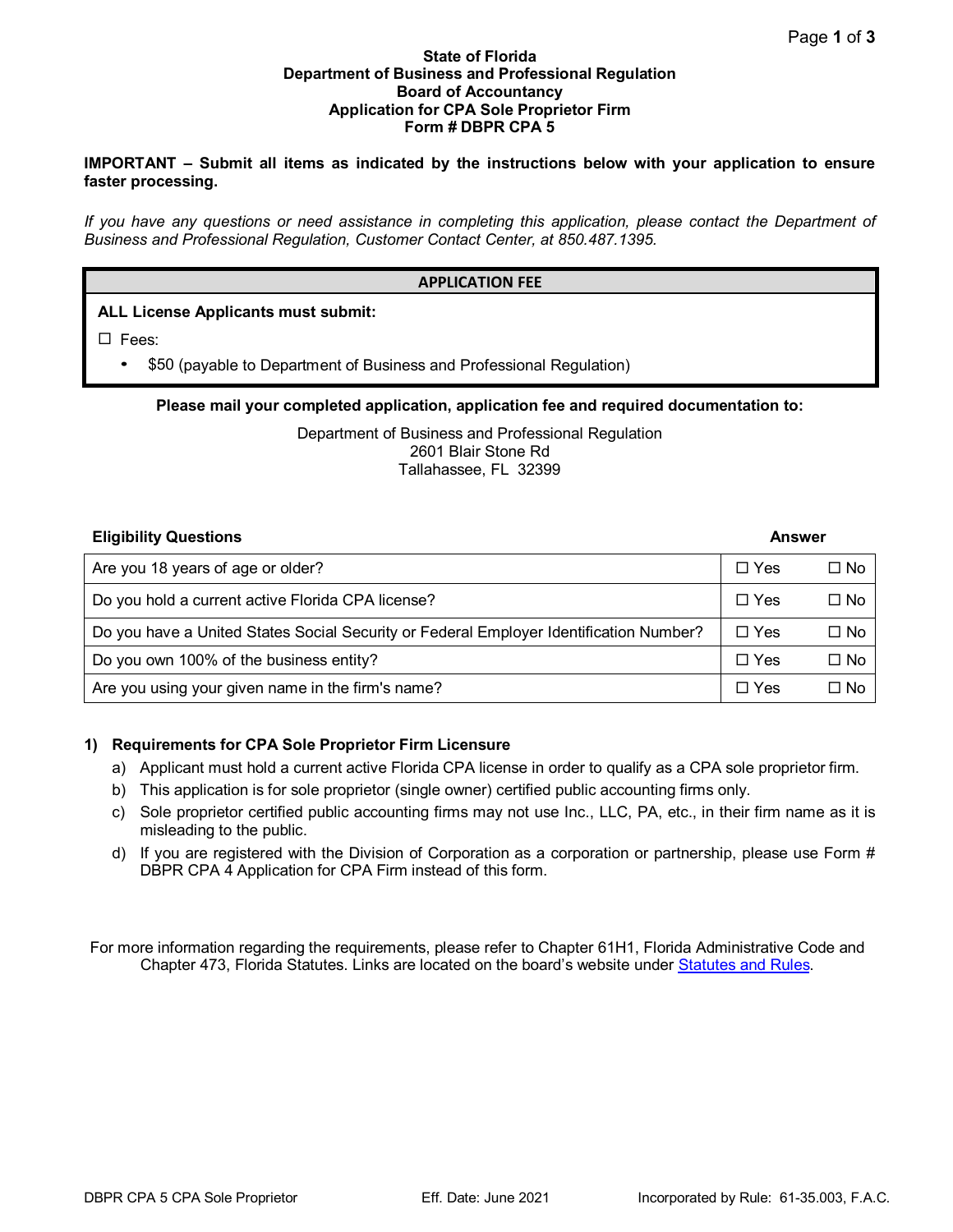### **State of Florida Department of Business and Professional Regulation Board of Accountancy Application for CPA Sole Proprietor Firm Form # DBPR CPA 5**

| <b>CPA Firm Application Type</b><br>Select one of the following:                                    |  |  |  |
|-----------------------------------------------------------------------------------------------------|--|--|--|
| Initial Sole Proprietor CPA Firm [0102/1032]<br>Sole Proprietor Name Change or Transfer [0102/3021] |  |  |  |
|                                                                                                     |  |  |  |

# **FIRM NAME CHANGE**

A name change is required when a firm wishes to change their firm name; add, remove or alter their DBA name. (Complete only if you selected the "*Name Change or Transfer*" transaction above.)

Previous Firm Name: Firm Name: Firm License Number: Firm License Number:

| <b>LICENSED CPA INFORMATION</b> |       |                                  |        |  |  |  |  |
|---------------------------------|-------|----------------------------------|--------|--|--|--|--|
| Last Name                       | First | Middle                           | Suffix |  |  |  |  |
| License Number                  |       | <b>Tax Identification Number</b> |        |  |  |  |  |

\*The disclosure of your social security number is mandatory on all professional and occupational license applications, is solicited by the authority granted by 42 U.S.C. §§ 653 and 654, and will be used by the Department of Business and Professional Regulation pursuant to §§ 409.2577, 409.2598, 455.203(9), and 559.79(3), Florida Statutes, for the efficient screening of applicants and licensees by a Title IV-D child support agency to assure compliance with child support obligations. It is also required by § 559.79(1), Florida Statutes, for determining eligibility for licensure and mandated by the authority granted by 42 U.S.C. § 405(c)(2)(C)(i), to be used by the Department of Business and Professional Regulation to identify licensees for tax administration purposes.